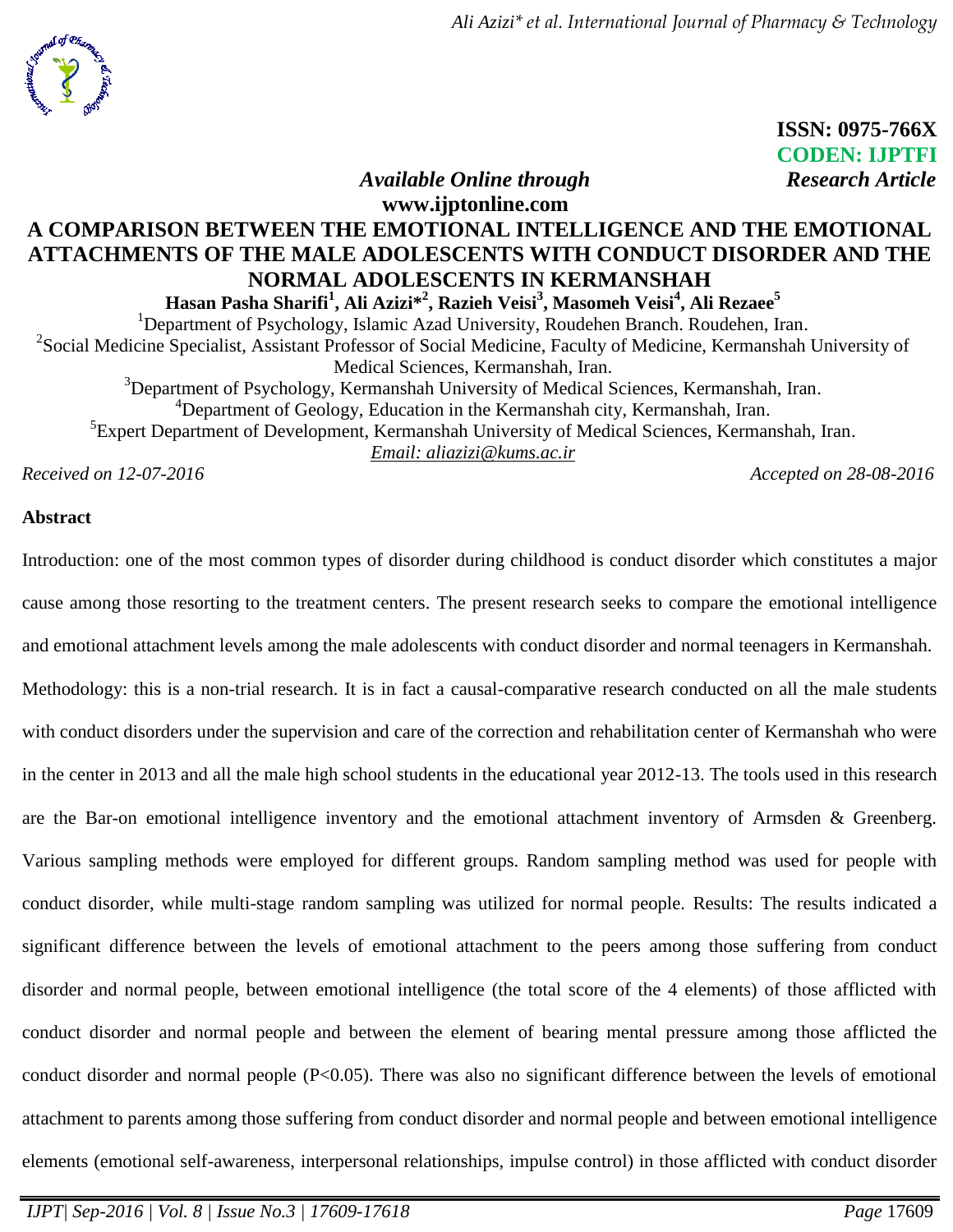*Ali Azizi\* et al. International Journal of Pharmacy & Technology* and normal people (P>0.05). Conclusion: we may generally arrive at the conclusion that teaching elements of emotional intelligence particularly bearing the mental pressure in the schools is a necessity. It is also necessary to take the necessary measures for secondary prevention and early diagnosis of the kids and adolescents with weak emotional attachment and emotional intelligence with the help of consultants, teachers, and parents.

**Keywords:** Emotional intelligence, Level of attachment, Conduct disorder, Adolescents, Kermanshah.

#### **Introduction**

One of the most common types of disorders during the childhood is the conduct disorder which constitutes one of the main causes of their resorting to the treatment centers [\(1\)](#page-8-0). This disorder is a stable behavioral pattern characterized by aggression and violating others' rights. This is one of the most common types of disorder observed during childhood which causes personal, family and social problems[\(2\)](#page-8-1). These kids have a poor performance in applying social skills and can't find various methods to solve their interpersonal problems[\(3\)](#page-8-2). The felonious behavior of the adolescents afflicted with conduct disorder is caused by their insufficient experience in social learning[\(4\)](#page-8-3). The kids with conduct disorder are quite exposed to rejection by the peers, poor educational performance, and the gradual rise of aggressive behavior. They are also quite prone to mood disorders, drug consumption, felony and social character disorder when they grow old. Another factor playing a major role in acquiring social skills is the emotional intelligence about which various theories have been proposed. The emotional intelligence refers to the ability to diagnose, evaluate and express emotions in a correct and adaptive way. It also entails the ability to realize the emotions and become aware of them and to achieve or arouse emotions, facilitate cognitive activities and conflicting behavior and adapting emotions in oneself and others [\(5\)](#page-8-4). Goleman (1995) believes that those with higher levels of emotional adequacy are better able to concentrate on their problems and use problem solving techniques that will lead to greater cognitive abilities. In the midst of crisis, emotional intelligence helps the individual to control his and others' emotions and sentiments. Adjusting them and using information based upon the emotions are necessary steps to guide thought and action and the capabilities of emotional intelligence are prerequisites for the emotional and rational development [\(6\)](#page-8-5). Any disorders in the emotional intelligence may signal failure and presence of emotional problems. Lea et al (2003) in a quote fro Fahimeh Nazari (2010) state: the emotional intelligence plays a major and vital role in social mental health and her absence in kids paves the way for all types of behavioral problems, issue and disorders[\(7\)](#page-9-0). Some psychologists think that the basis of trusting others is the experience one gains during the early years of his life[\(8,](#page-9-1) [9\)](#page-9-2). Seemingly, the various levels of emotional attachment and elements of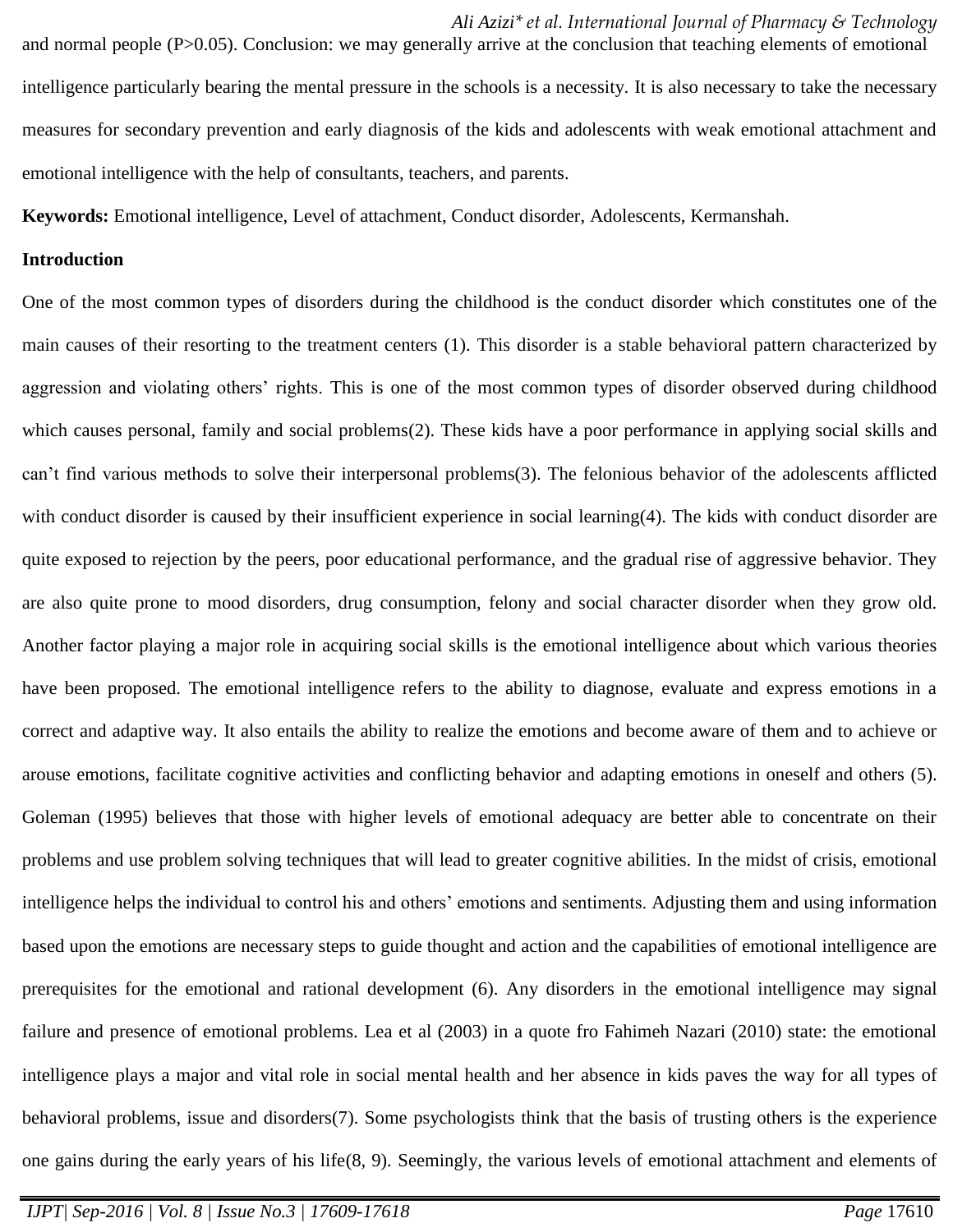*Ali Azizi\* et al. International Journal of Pharmacy & Technology* emotional intelligence among those suffering from conduct disorder and normal people are different[\(10\)](#page-9-3). The present research seeks to make a comparison between emotional intelligence and emotional attachment in male adolescents suffering from conduct disorder and normal teenagers in Kermanshah.

# **Methodology**

This is a non-trial research. It is in fact a causal-comparative research conducted on all the boys with conduct disorders under the supervision and care of the correction and rehabilitation center of Kermanshah who were in the center in 2013 (50 people) and all the male high school students in the educational year 2012-13. Convenient sampling method was used for people with conduct disorder, while multi-stage random sampling was utilized for normal people. The tools used in this research are the Bar-on emotional intelligence inventory and the emotional attachment inventory of Armsden & Greenberg.

# **Results**

The statistical indicators for the scores of those participants suffering from conduct disorder and normal ones in emotional attachment and emotional intelligence tests are presented in tables 1 and 2.

**Table 1: statistical indicators for the scores of the participants suffering from conduct disorder in emotional attachment and emotional intelligence tests.**

| Variables    |                             | Mean  | Standard  | Obliquity | Elongatio | $K-S$ | $\mathbf{P}$ |
|--------------|-----------------------------|-------|-----------|-----------|-----------|-------|--------------|
|              |                             |       | Deviation |           | n         |       |              |
|              | To Mother                   | 90.12 | 16.35     | $-0.362$  | $-0.877$  | 0.829 | 0.497        |
| Attachment   | To Father                   | 92.14 | 14.89     | $-0.003$  | $-0.829$  | 0.902 | 0.389        |
|              | To Peers                    | 80.14 | 15.94     | $-0.039$  | $-0.391$  | 0.416 | 0.995        |
|              | Emotional<br>The<br>Bearing | 17.4  | 2.85      | 0.172     | $-0.028$  | 0.670 | 0.761        |
|              | Pressure                    |       |           |           |           |       |              |
|              | Self-<br>Emotional          | 18.56 | 3.67      | $-0.070$  | $-0.139$  | 0.566 | 0.906        |
|              | Awareness                   |       |           |           |           |       |              |
| Emotional    | Interpersonal               | 20.52 | 3.43      | 0.009     | $-0.122$  | 0.980 | 0.293        |
| Intelligence | Relationships               |       |           |           |           |       |              |
|              | <b>Impulse Control</b>      | 15.87 | 4.11      | 0.158     | 0.856     | 0.677 | 0.749        |
|              | Emotional Intelligence (4   | 72.10 | 8.60      | 0.249     | $-0.763$  | 0.723 | 0.673        |
|              | Elements)                   |       |           |           |           |       |              |

|                     |  |  |  |  | Table 2: the statistical indicators for the scores of the normal participants in the emotional attachment and |  |  |  |
|---------------------|--|--|--|--|---------------------------------------------------------------------------------------------------------------|--|--|--|
| intelligence tests. |  |  |  |  |                                                                                                               |  |  |  |

| Variables  |             | Mean  | Standard  | Obliquity | Elongatio | $K-S$ |       |
|------------|-------------|-------|-----------|-----------|-----------|-------|-------|
|            |             |       | Deviation |           |           |       |       |
|            | To Mother   | 91.54 | 18.08     | $-1.153$  | 1.626     | 1.298 | 0.069 |
| Attachment | To Father   | 88.38 | 18.98     | $-0.785$  | 0.687     | .243  | 0.091 |
|            | To Peers    | 88.50 | 14.60     | $-0.812$  | 1.310     | 0.993 | 0.278 |
|            | Bearing The | 18.86 | 3.50      | 0.015     | 0.116     | 0.966 | 0.308 |

*IJPT| Sep-2016 | Vol. 8 | Issue No.3 | 17609-17618 Page* 17611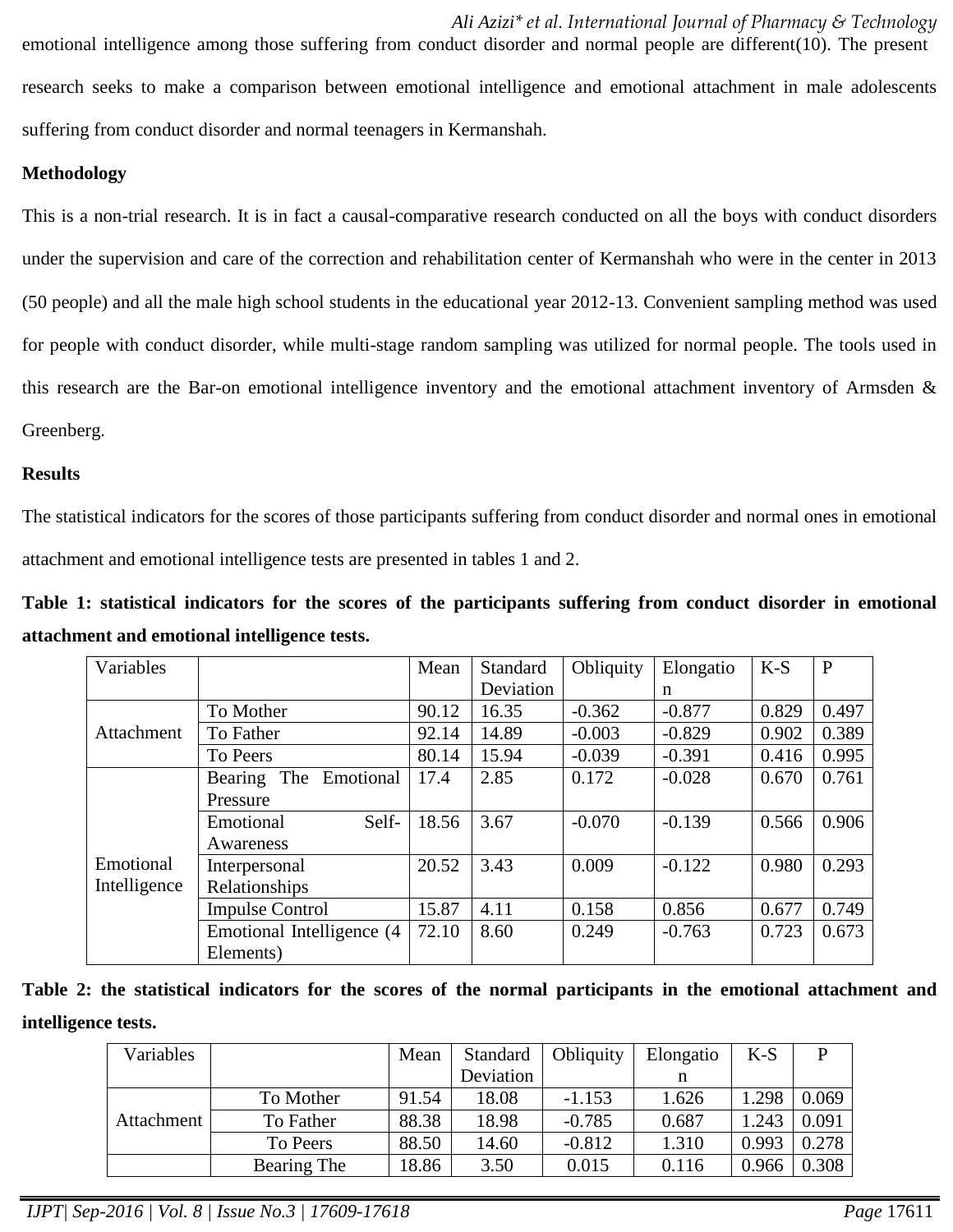|             | <b>Emotional Pressure</b> |       |      |          |          |       |       |
|-------------|---------------------------|-------|------|----------|----------|-------|-------|
|             | <b>Emotional Self-</b>    | 19.31 | 3.75 | $-0.025$ | $-0.310$ | 0.575 | 0.895 |
|             | Awareness                 |       |      |          |          |       |       |
| Emotional   | Interpersonal             | 21.58 | 2.82 | $-0.108$ | $-0.370$ | 1.020 | 0.249 |
| Intelligenc | Relationships             |       |      |          |          |       |       |
| e           | <b>Impulse Control</b>    | 16.39 | 3.73 | 0.365    | 0.215    | 0.859 | 0.452 |
|             | Emotional                 | 76.15 | 7.73 | 1.341    | 2.263    | 1.113 | 0.168 |
|             | Intelligence (4           |       |      |          |          |       |       |
|             | Elements)                 |       |      |          |          |       |       |

*Ali Azizi\* et al. International Journal of Pharmacy & Technology*

Considering the number of the dependant variables (1 variable), the type of the data achieved through their measurement (quantitative) and the type of the independent variable (disease: qualitative), independent groups T-test was used to test the hypothesis.

First hypothesis: there was a significant difference between the normal people and those suffering from conduct disorder in terms of emotional attachment to mother (table 3). Considering the t (0.127) and the level of significance (0.899) with a certainty of 95 percent, we cannot reject the zero hypothesis. In other words, no significant difference was observed between the normal people and those suffering from conduct disorder in terms of emotional attachment to mother. We may, thus, conclude that there are not sufficient evidences to accept the first hypothesis.

**Table 3: The results of the independent groups T-test (first hypothesis).**

| Groups                   | Number | Mean  | Standard<br>Deviation | Freedom<br>Degree | т        | sig   |
|--------------------------|--------|-------|-----------------------|-------------------|----------|-------|
| With Conduct<br>Disorder | 50     | 91.12 | 16.35                 | 107               | $-0.127$ | 0.899 |
| Normal People            | 59     | 91.54 | 18.08                 |                   |          |       |

Secondhypothesis: there was a significant difference between the normal people and those suffering from conduct disorder in terms of emotional attachment to father (table 4). Considering the t (1.132) and the level of significance (0.260) with a certainty of 95 percent, we cannot reject the zero hypothesis. In other words, no significant difference was observed between the normal people and those suffering from conduct disorder in terms of emotional attachment to father. We may, thus, conclude that there are not sufficient evidences to accept the second hypothesis.

**Table 4: The results of the independent groups T-test (second hypothesis).**

| Groups                   | Number | Mean  | Standard<br>Deviation | Degree of<br>Freedom | m     | sig   |
|--------------------------|--------|-------|-----------------------|----------------------|-------|-------|
| With Conduct<br>Disorder | 50     | 92.14 | 14.89                 | 107                  | 1.132 | 0.260 |
| Normal People            | 59     | 88.38 | 18.98                 |                      |       |       |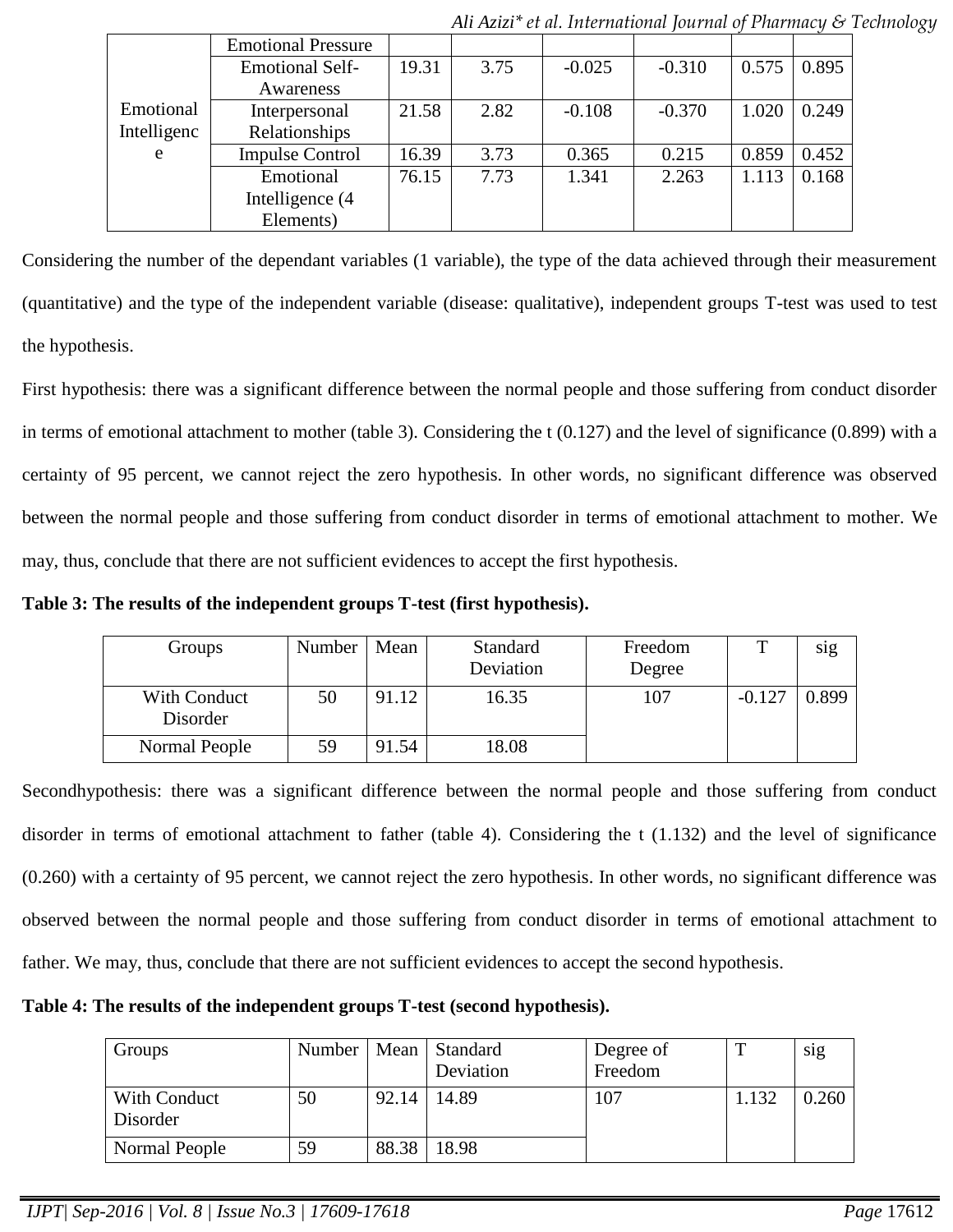*Ali Azizi\* et al. International Journal of Pharmacy & Technology* Thirdhypothesis: there was a significant difference between the normal people and those suffering from conduct disorder in terms of emotional attachment to peers (table 5). Considering the t (2.858) and the level of significance (0.005) with a certainty of 99 percent, we can reject the zero hypothesis. In other words, a significant difference was observed between the normal people and those suffering from conduct disorder in terms of emotional attachment to peers. We may, thus, conclude that there are sufficient evidences to accept the third hypothesis.

**Table 5: The results of the independent groups T-test (third hypothesis).**

| Groups        |         | Number |       | Mean Standard Deviation | Freedom Degree |       | sig   |
|---------------|---------|--------|-------|-------------------------|----------------|-------|-------|
| With          | Conduct | 50     | 80.14 | 15.94                   | 107            |       | 0.005 |
| Disorder      |         |        |       |                         |                | 2.858 |       |
| Normal People |         | 59     | 88.50 | 14.60                   |                | $**$  |       |

\*\* significance in the level of 0.01

Fourth hypothesis: there was a difference between the normal people and those suffering from conduct disorder in terms of emotional intelligence (the total score of 4 elements) (table 6). Considering the t (2.551) and the level of significance (0.012) with a certainty of 95 percent, we can reject the zero hypothesis. In other words, a significant difference was observed between the normal people and those suffering from conduct disorder in terms of emotional intelligence (the total score of 4 elements). We may, thus, conclude that there are sufficient evidences to accept the fourth hypothesis. As the averages indicate, the mean of the normal people in this variable is greater than those suffering from conduct disorder.

**Table 6: The results of the independent groups T-test (fourth hypothesis).**

| Groups           |         | Number |                   | Mean Standard Deviation | Degree of Freedom |       | sig   |
|------------------|---------|--------|-------------------|-------------------------|-------------------|-------|-------|
| With<br>Disorder | Conduct | -48    | $72.10 \mid 8.60$ |                         |                   | 2/551 | 0.012 |
| Normal People    |         | 58     | $76.15$   $7.73$  |                         | 104               |       |       |

\* significance in the level of 0.05

Fifth hypothesis: there was a difference between the normal people and those suffering from conduct disorder in terms of bearing the emotional pressure (table 7). Considering the t (2.726) and the level of significance (0.008) with a certainty of 95 percent, we can reject the zero hypothesis. In other words, a significant difference was observed between the normal people and those suffering from conduct disorder in terms of bearing the social pressure. We may, thus, conclude that there are sufficient evidences to accept the fifth hypothesis. As the averages indicate, the mean of the normal people in this variable is greater than those suffering from conduct disorder.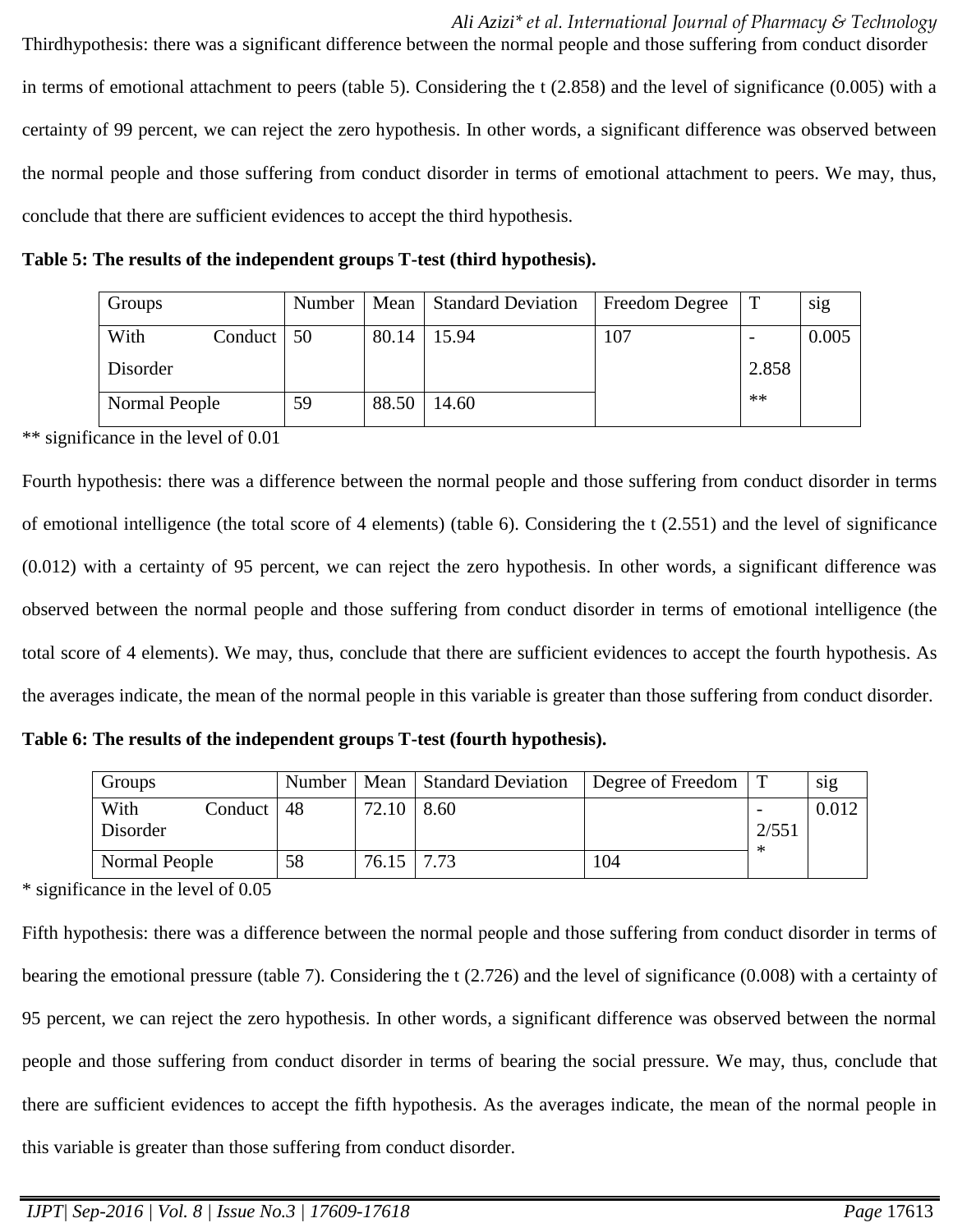*Ali Azizi\* et al. International Journal of Pharmacy & Technology* **Table 7: The results of the independent groups T-test (fifth hypothesis).**

| Groups        |         | Number |                   | Mean Standard Deviation | Freedom Degree |                          | Sig   |
|---------------|---------|--------|-------------------|-------------------------|----------------|--------------------------|-------|
| With          | Conduct | 48     | 17.14             | 2.85                    |                | $\overline{\phantom{a}}$ | 0.008 |
| Disorder      |         |        |                   |                         | 104            | 2.726                    |       |
| Normal People |         | 58     | $18.86 \mid 3.50$ |                         |                |                          |       |

Sixth hypothesis: there was a difference between the normal people and those suffering from conduct disorder in terms of emotional self-awareness (table 8). Considering the t (1.031) and the level of significance (0.305) with a certainty of 95 percent, we cannot reject the zero hypothesis. In other words, a significant difference was observed between the normal people and those suffering from conduct disorder in terms of emotional self-awareness. We may, thus, conclude that there are no sufficient evidences to accept the sixth hypothesis.

**Table 8: The results of the independent groups T-test (sixth hypothesis).**

| Groups        |         | Number |       | Mean Standard Deviation | Freedom Degree |       | Sig   |
|---------------|---------|--------|-------|-------------------------|----------------|-------|-------|
| With          | Conduct | 48     | 18.56 | 3.67                    |                |       | 0.305 |
| Disorder      |         |        |       |                         | 104            | 1.031 |       |
| Normal People |         | 58     | 19.31 | 3.75                    |                |       |       |

Seventh hypothesis: there was a difference between the normal people and those suffering from conduct disorder in terms of interpersonal relationships (table 9). Considering the t (1.754) and the level of significance (0.082) with a certainty of 95 percent, we can't reject the zero hypothesis. In other words, no significant difference was observed between the normal people and those suffering from conduct disorder in terms of interpersonal relationships. We may, thus, conclude that there are not sufficient evidences to accept the seventh hypothesis although the level of significance for this variable is notable (sig  $= 0.082$ ).

**Table 9: The results of the independent groups T-test (seventh hypothesis).**

| Groups        |         | Number |       | Mean   Standard Deviation | Freedom Degree |       | Sig   |
|---------------|---------|--------|-------|---------------------------|----------------|-------|-------|
| With          | Conduct | 48     | 20.52 | 4.11                      |                |       | 0.082 |
| Disorder      |         |        |       |                           | 104            | 1.754 |       |
| Normal People |         | 58     | 21.58 | 3.73                      |                |       |       |

Eighth hypothesis: there was a difference between the normal people and those suffering from conduct disorder in terms of impulse control (table 10). Considering the t (0.684) and the level of significance (0.496) with a certainty of 95 percent,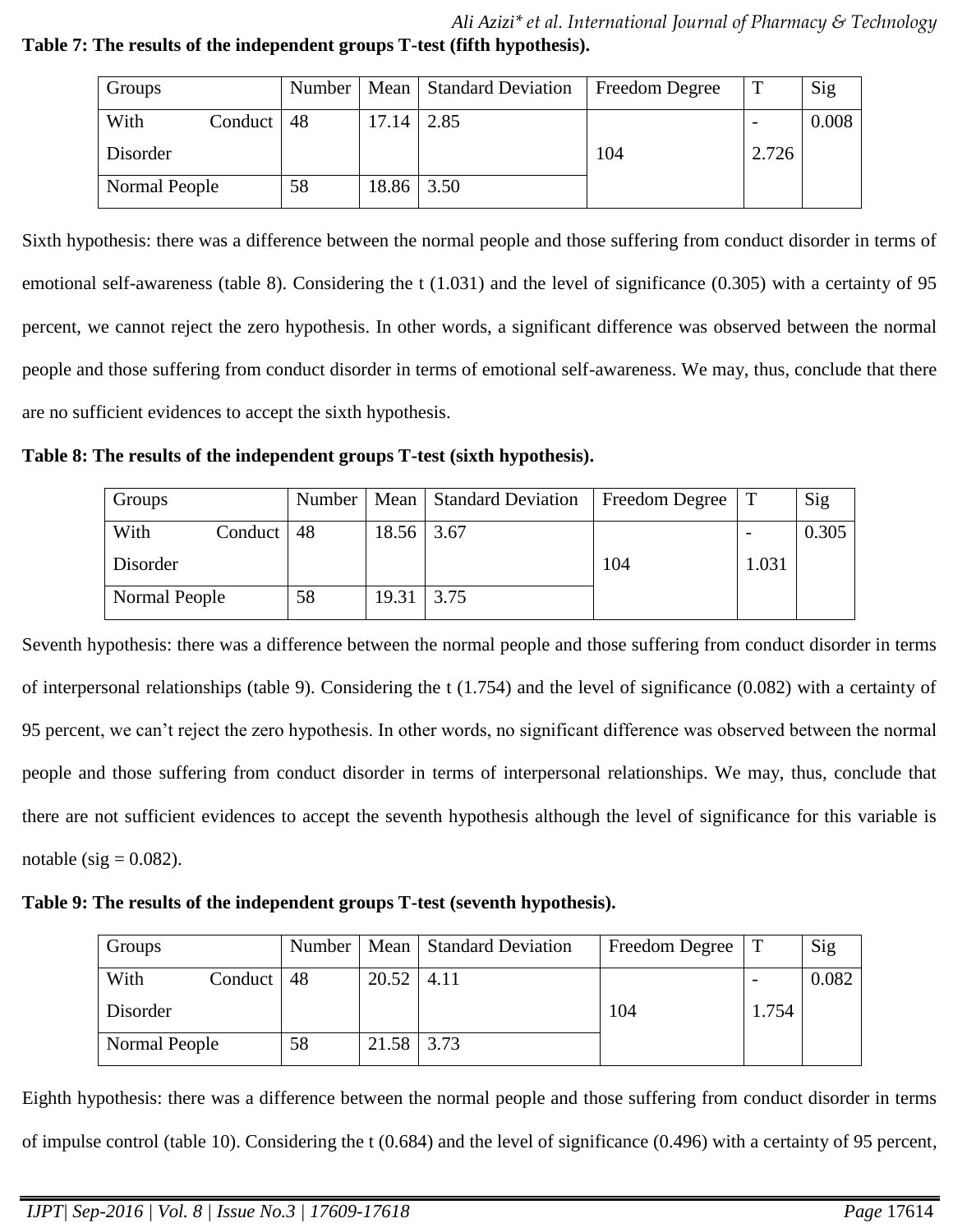| Groups           |         | Number |       | Mean Standard Deviation | Degree of Freedom |       | Sig   |
|------------------|---------|--------|-------|-------------------------|-------------------|-------|-------|
| With<br>Disorder | Conduct | 48     | 15.87 | 8.60                    | 104               | 0.684 | 0.496 |
| Normal People    |         | 58     | 16.39 | 7.73                    |                   |       |       |

**Table 10: The results of the independent groups T-test (eighth hypothesis).**

# **Discussion and conclusion**

#### **First hypothesis:**

Explaining the results of this hypothesis, one may say that although emotional attachment to mother might render the kid incapable of diagnosing and understanding the emotions of himself and others, adjusting his emotions, expressing sympathy and solving problems, the results of the present research point to the fact that the style of emotional attachment cannot be a good means to determine the conduct disorder. This is probably due to the fact that various factors such as genetic factors, wrong methods and practices of parents to raise and develop their children, practicing aggression against the kids, the economical and social status of the family and place of residence play major roles in causing the conduct disorder [\(11\)](#page-9-4). Thus, despite having many researches such as Scot [\(12\)](#page-9-5), Allen et al [\(13\)](#page-9-6) and Setimetz et al [\(14\)](#page-9-7) that support this point about the style of attachment and conduct disorder and indicate a direct link between emotional attachment style and conduct disorder symptoms, the present research did not confirm such an issue[\(15\)](#page-9-8).

**Second hypothesis:** explaining this hypothesis, we may say that intervening factors such as age and adolescent's expulsion from school can influence the result of the research. Of course, there is no doubt that the limited research population and the type of this research restrains generalization of the results and interpretation of the etiological documents of the variables studied.

**Third hypothesis:** explaining this hypothesis, we may say that those suffering from conduct disorder have poor relationships with their peers due to their inappropriate social behavior, aggressive self-assertion, social incompetence, lack of physical attraction, and poor educational performance[\(15\)](#page-9-8). Generally speaking, these people consider others' feedbacks more negative and remember the negative reactions of the others more frequently. They underestimate their interpersonal skills and have more negative thoughts in different situations.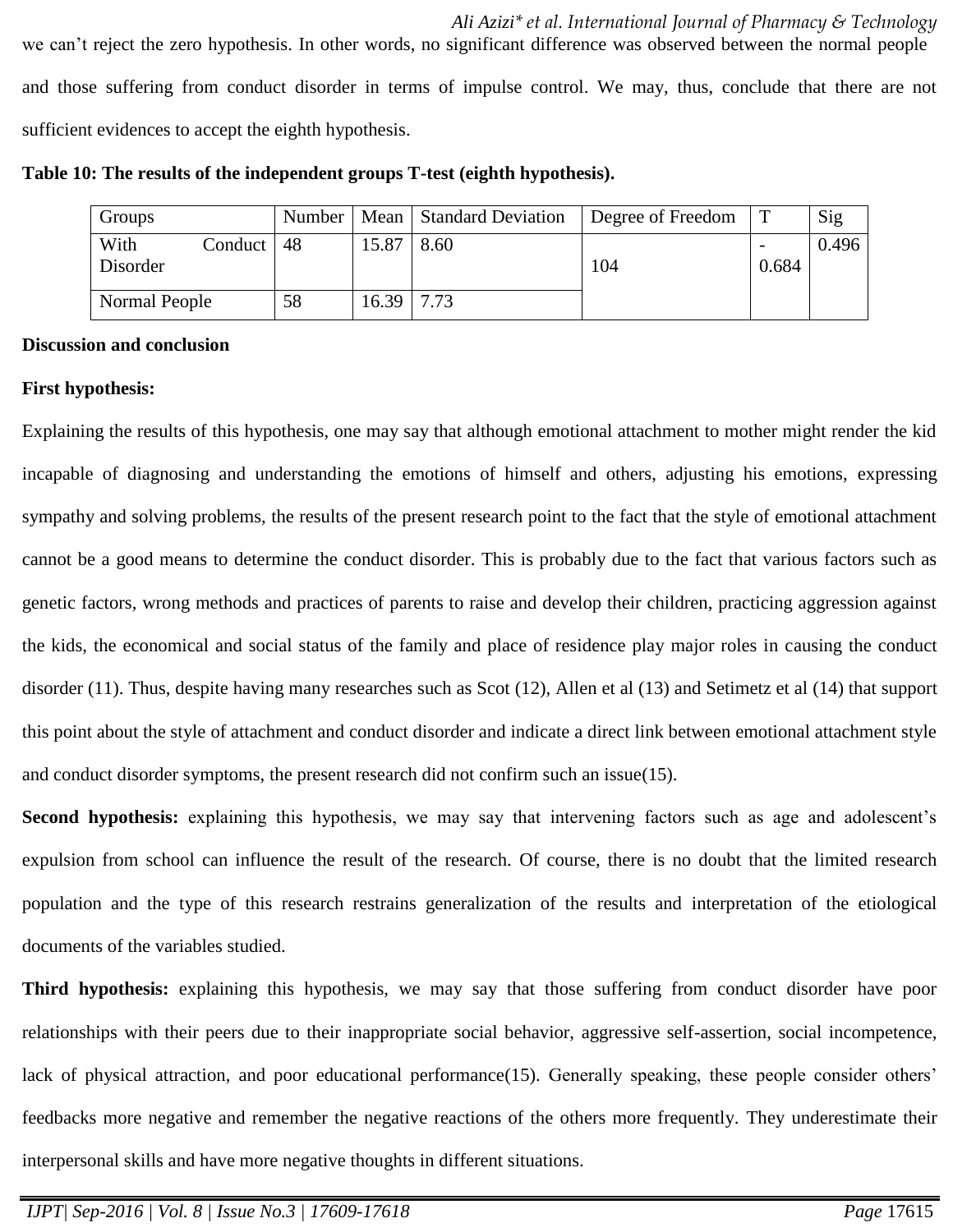#### **Fourth hypothesis:**

The results of a research conducted by Leo, Leo, Teo and Leo (2003) pointed to a negative and significant correlation between emotional intelligence and aggression and felony among high school students. Bracket et al (2004) in their research (*Emotional Intelligence and her Correlation with Everyday Behavior*) conducted on 330 university students arrived at the conclusion that low levels of emotional intelligence among men is correlated with negative consequences such as alcohol and illegal drugs consumption, perverted relationships and poor relationship with friends. To explain this issue, we may point to the fact that despite the separation of the abilities associated with emotional intelligence, they are highly correlated to one another[\(16\)](#page-9-9). This may cause the scores of the micro-scales of emotional intelligence to affect other comparisons and confirm the present hypothesis.

#### **Fifth hypothesis:**

The results of this research are in line with the results of the study conducted by Orvati et al (2004). In an attempt to explain this hypothesis, we may state that existence of good interpersonal relationships can reduce the weaknesses of an individual and make him aware of various aspects of his capability and replace negative experiences with positive ones. It will also encourage the person to develop his behaviors, emotions, and feelings in line with the social expectations, norms and criteria and achieve a high level of ability to fulfill these expectations and attain the criteria. As a result, he will have the necessary ability to face the problems and conditions of the society.

# **Sixth hypothesis:**

The research indicated no significant difference between the normal people and those suffering from conduct disorder in terms of the emotional self-awareness. This is in line with the research conducted by Fenistin et al (1957) [\(17\)](#page-9-10). In the research conducted by Zavareghi (2006) about the correlation between the emotional intelligence and meta-cognition, mental health and educational progress of the university students, it was concluded that no correlation existed between emotional self-awareness and mental health and educational progress(18).

# **Seventh hypothesis**

These results are in line with the results of the research conducted by Hashemzadeh Ekhbari (2002). In their research which attempted to compare the emotional intelligence among the educated and non-educated people, they observed no difference between the educated and uneducated people in terms of social awareness and interpersonal relationships(19).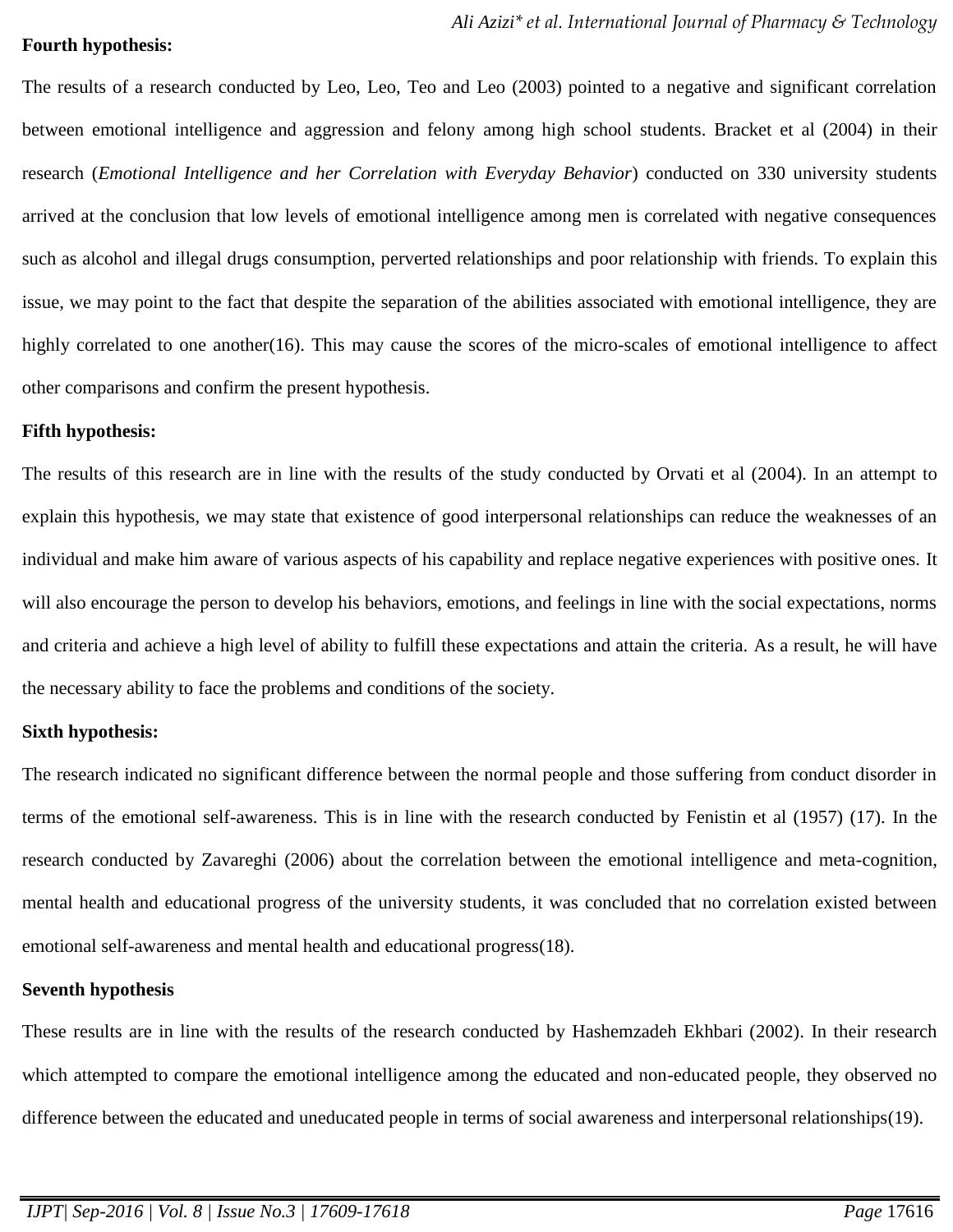# **Eighth hypothesis**

These results are in line with the results of the previous researches. In the study conducted by Knight (2005) on the emotional intelligence and the aggressive behavior of the felons, the results indicated equal levels of emotional intelligence among the educated and non-educated groups. According to other researches, there is a positive and significant correlation between impulse control and anti-social characteristics disorder. In other words, those with high scores in impulse control have also high scores in anti-social characteristics disorder.

We may generally conclude that it is necessary to teach adolescents the elements of emotional intelligence and the ability to bear emotional pressures at school. It is also necessary to take the necessary measures for secondary prevention and early diagnosis of the kids and adolescents with weak emotional attachment and emotional intelligence with the help of consultants, teachers, and parents.

#### **Acknowledgement**

The authors wish to thank the vice chancellor of research of Islamic Azad University of Roodehen for their financial support of the project.

# **References**

- <span id="page-8-0"></span>1. Modesto-Lowe V, Danforth JS, Brooks D. ADHD: does parenting style matter? Clinical pediatrics. 2008.
- <span id="page-8-1"></span>2. Blandon AY, Calkins SD, Keane SP, O'Brien M. Individual differences in trajectories of emotion regulation processes: the effects of maternal depressive symptomatology and children's physiological regulation. Developmental psychology. 2008;44(4):1110.
- <span id="page-8-2"></span>3. Miranda JK, de la Osa N, Granero R, Ezpeleta L. Maternal experiences of childhood abuse and intimate partner violence: Psychopathology and functional impairment in clinical children and adolescents. Child abuse & neglect. 2011;35(9):700-11.
- <span id="page-8-3"></span>4. Prinzie P, Onghena P, Hellinckx W, Grietens H, Ghesquière P, Colpin H. Parent and child personality characteristics as predictors of negative discipline and externalizing problem behaviour in children. European Journal of Personality. 2004;18(2):73-102.
- <span id="page-8-4"></span>5. Sohr-Preston SL, Scaramella LV. Implications of timing of maternal depressive symptoms for early cognitive and language development. Clinical child and family psychology review. 2006;9(1):65-83.
- <span id="page-8-5"></span>6. Goleman D. Emotional Intelligence. Why It Can Matter More than IQ. Learning. 1996;24(6):49-50.